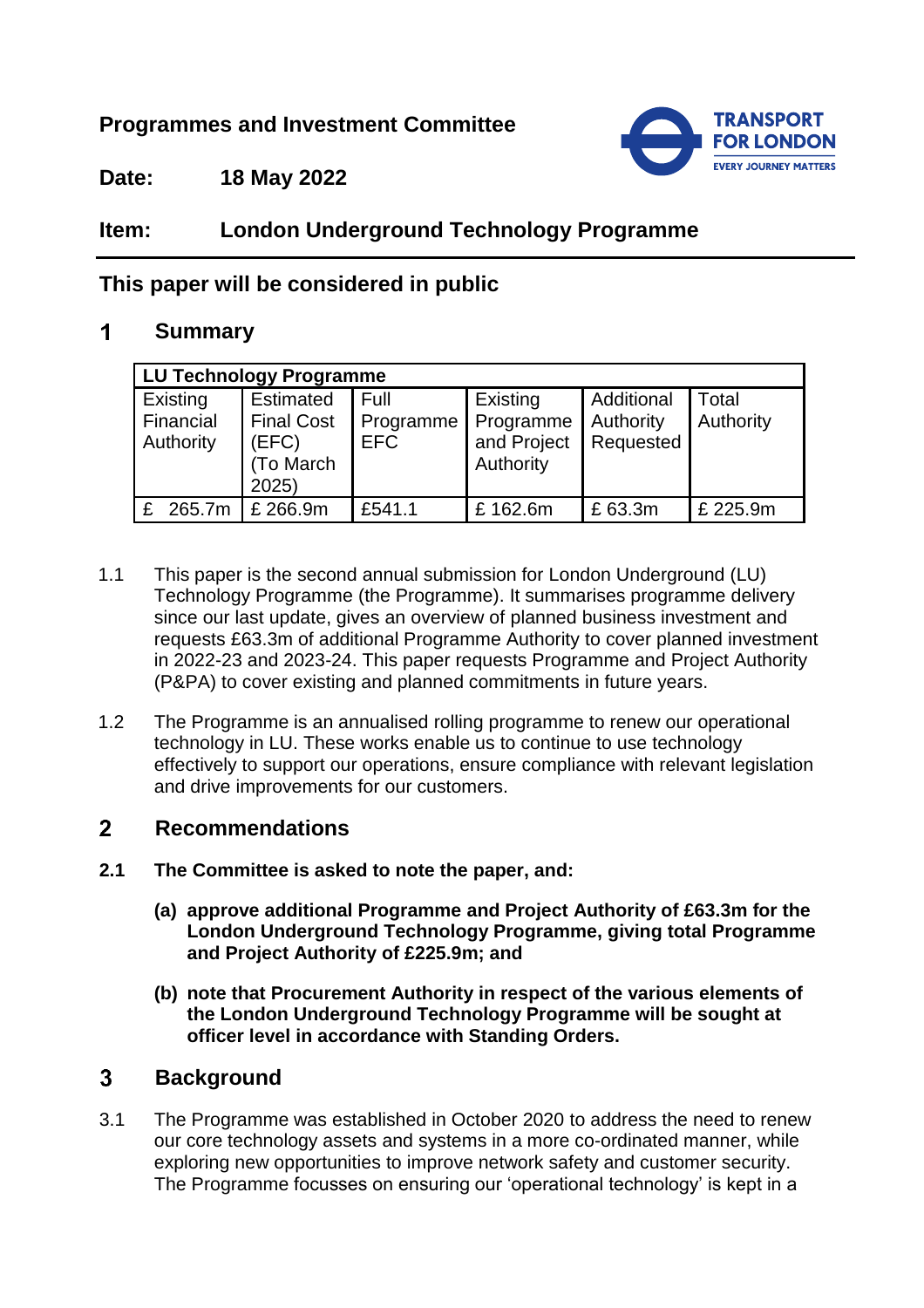good state of repair and renewed accordingly. Operational technology in this context falls into three main inter-linked asset categories, outlined in Figure 1 below.

| <b>Connectivity and Networks</b>          | <b>Assets and Staff</b><br><b>Tools</b>              | Cyber, Data and Digital                      |
|-------------------------------------------|------------------------------------------------------|----------------------------------------------|
| Voice and Data<br>Communications          | <b>Staff Devices and</b><br><b>Body Worn Cameras</b> | <b>Cyber Security and GDPR</b><br>compliance |
| <b>Station Security and CCTV</b>          | Asset Obsolescence                                   | Data Storage and Visualisation               |
| <b>Train Monitoring (Tracker-</b><br>Net) | <b>Workforce Planning</b><br>and Scheduling tools    | Performance Data Updates and<br>Improvements |
| Staff and Operational Wi-Fi               | <b>Revenue Protection</b>                            | Asset Condition Data and<br>Reporting        |

## **Figure 1: Overview of Operational Technology Categories**

- 3.2 In October 2020, the Committee approved the transfer of £94.7m of Programme and Project Authority to streamline the delivery of various operational technology projects into a single programme that supports a strategic and integrated technology approach across the LU estate. Since then, the Committee has approved further transfers from other programmes, bringing total Programme and Project Authority to £162.6m.
- 3.3 To date the Programme has spent £102m and committed to a further £57.1m. Most of the committed expenditure relates to the Connect programme which is a major investment in our communications networks. By March 2023, we plan to spend £134.9m with further commitments estimated at £56.1m at that point, raising our total commitment to £191m. By March 2024, we expect to have spent £207.5m with further commitments of £18.4m, bring our total commitment to £225.9m
- 3.4 The phasing of the approved Programme and Project Authority may be adjusted across the years 2022/23 and 2023/24 to meet in-year business requirements, for example if there is opportunity to accelerate work-bank projects
- 3.5 Of the £266.9m estimated cost of the programme to 2024/25, over ninety per cent is to be spent on renewals projects. All spend in 2022/23 will fund renewals projects though it should be noted that, in technology projects, renewal works almost always entails some elements of enhancement.
- 3.6 Financial Authority is currently provided through the two-year Budget for 2021/2022 and 2022/23, approved by the Board on 28 July 2021. The current funding agreement with Government expires on 24 June 2022. Any Authority granted which relates to both the current funding period and commitments that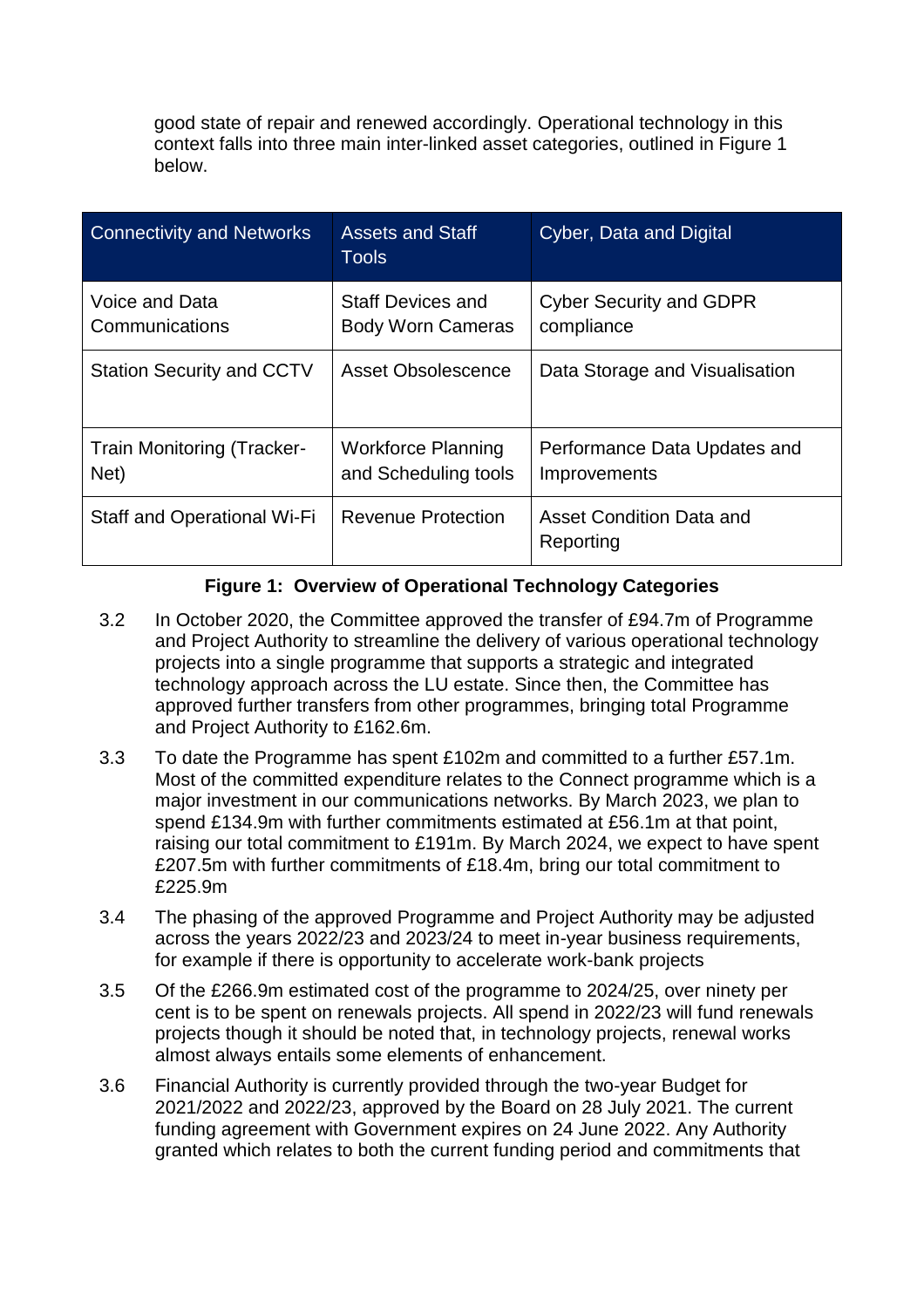extend beyond the period of the Business Plan and Budget may need to be revised as part of future budgets to be considered by the Board.

- 3.7 If additional funding is not available, a prioritisation of the TfL Investment Programme will be required, some programmes and projects will not be taken forward and revised authority will be sought as appropriate. All approvals given will be overseen in accordance with TfL Business controls in respect of draw down.
- 3.8 Since the establishment of the Programme, we have successfully delivered seven projects, continued to make substantial progress on the larger multi-year projects, established effective programme governance, and aligned the Programme to our Long-Term Capital Plan (LTCP).
- 3.9 The Programme has adopted an "annualised work-bank" approach, whereby projects are added to the programme each year according to the LTCP, with a strong focus on addressing obsolescence issues and maintaining core assets in a state of good repair. This approach ensures that projects are prioritised according to operational impact and tangible customer benefits and means that projects addressing safety and compliance are progressed as a matter of urgency.
- 3.10 Over the last few years, we have been in a challenging financial position and therefore deferred non-essential spend. As a result, the majority of planned spend in the Programme is focussed on supporting essential business functions, including collecting revenue and keeping our systems running, as well as upgrading systems and processes to be compliant with legislation (e.g. General Data Protection Regulation). Due to historical deferral of planned investment, all Programme spend is now essential.
- 3.11 We continue our prioritisation exercises, driven by the ongoing funding negotiations with Government. Any further investment reductions will come with substantial operational risks as we will not be able to carry out essential activities across our portfolios, including critical renewals work.

### $\overline{\mathbf{4}}$ **Programme Delivery 2021-22**

- 4.1 The coronavirus pandemic and the resulting impact upon TfL's finances had a significant impact upon programme delivery, particularly in 2021/22, with supply chain issues, material shortages and internal resource constraints all contributing to delays on several projects. As a result, overall Programme spend was less than forecast. Our original forecast expenditure for 2021/22 was £38m against an outturn of £34m.
- 4.2 To help mitigate against a recurrence, we have undertaken a detailed deliverability review of the Programme. While we expect to spend approximately £32.9m in 2022/23 and £68.2m in 2023/24, there are considerable resource constraints within the organisation and supply chain. We will continue to monitor our forecast spend and work to improve our understanding of the strategic risks to delivery in 2022/23 and beyond.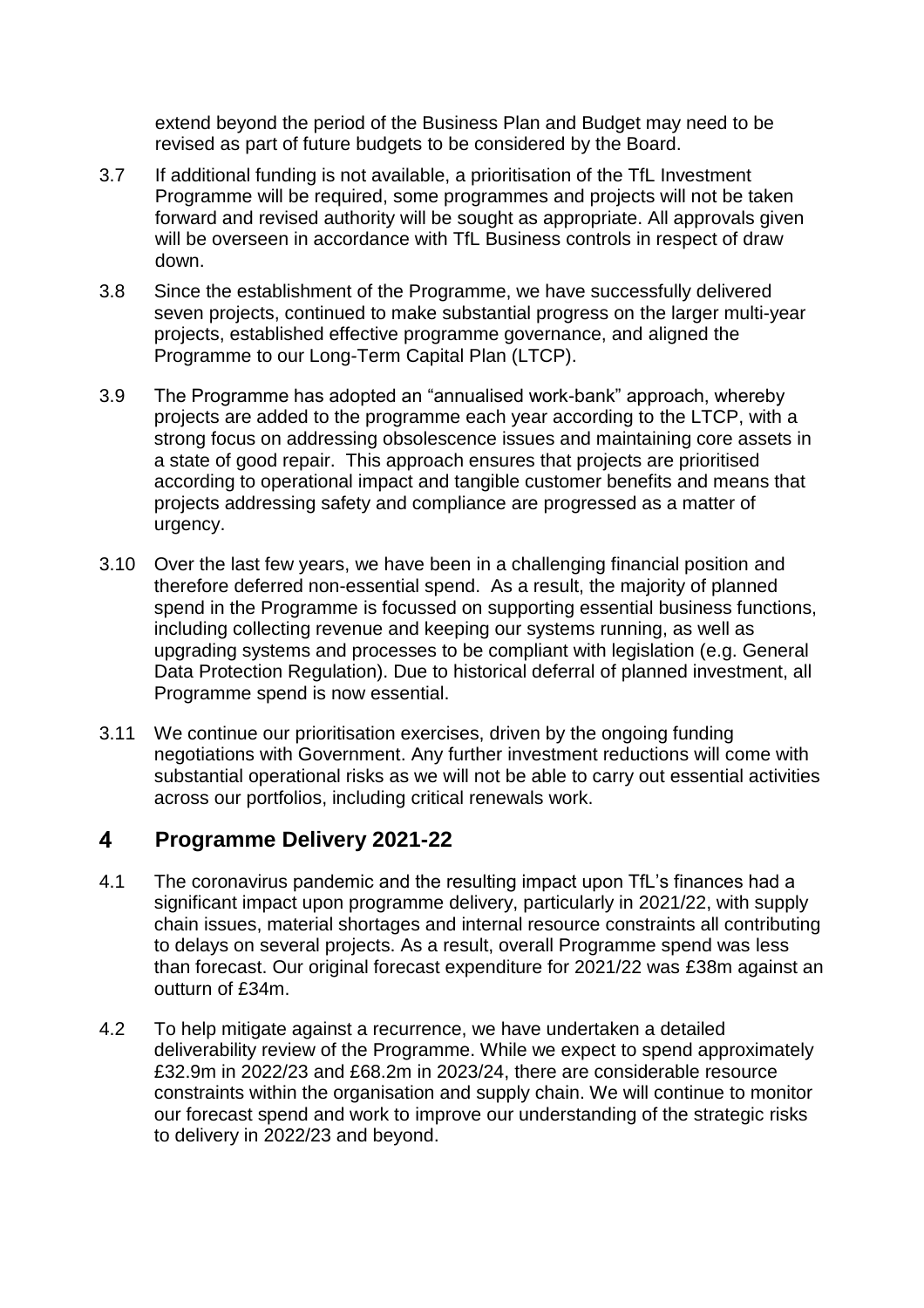- 4.3 The Programme initially consisted of 12 projects, seven of which were temporarily paused as part of our response to the coronavirus pandemic. In 2021, we re-started all paused projects, except "Feasibility Studies/Minor Interventions" which was removed from the Programme because no specific scope for this work had been identified. We are currently developing a register of feasibility studies and innovative proof of concept work subject to prioritisation, assessment of likely benefits and funding availability.
- 4.4 Since our last submission, we have also delivered seven projects successfully, including rolling out over 7,000 replacement hand-held devices and 4,500 new body worn cameras to our operational staff. These projects have meant that we can continue to provide excellent customer service, whilst keeping our people safe. A summary of these completed projects and the progress made on continuing projects is contained in Appendix 1. Additionally, three further smallscale renewals projects were initiated and delivered by the Programme since our last submission:
	- (a) replacement of the LU Control Centre video wall (£0.4m);
	- (b) capturing of key asset condition data to enable more efficient maintenance, relating primarily to mechanical assets such as pumps and drainage systems (£0.3m); and
	- (c) renewing our scheduling systems for operational staff at stations (£1.5m).
- 4.5 There were two projects that had notable Estimated Final Cost (EFC) increases during this period, which are:
	- (a) Asset Management Information System (AMIS): This project will improve our ability to maintain our assets in a state of good repair, by introducing a single consolidated asset management system. Due primarily to supplier performance issues, this EFC has risen by £5.4m and the final delivery date has been delayed by 15 months. We are continuing to mitigate these impacts by bringing additional phases of the work in-house and undertaking a full review of the scope and delivery plan to seek further efficiencies. The project is now scheduled for completion in mid-2023; and
	- (b) Station Security Technology Integration Programme (SSTIP): SSTIP will improve our ability to respond to critical incidents on the network, helping us keep our customers safe. The delivery of SSTIP has been delayed by around four months since our last submission. This is due primarily to resource shortages and delays related to the pandemic. Accompanied by increased material costs, this has led to an EFC increase of £1.6m since our last submission. We are working to reduce the impact by seeking efficiencies from bulk purchasing and reviewing the scope and delivery model for the Programme.

### $5<sup>1</sup>$ **Investment Plan 2022/23 – 2023/24**

5.1 In 2022/23, the Programme consists of fifteen projects, ranging from significant infrastructure works such as Connect to smaller renewals of back-office systems.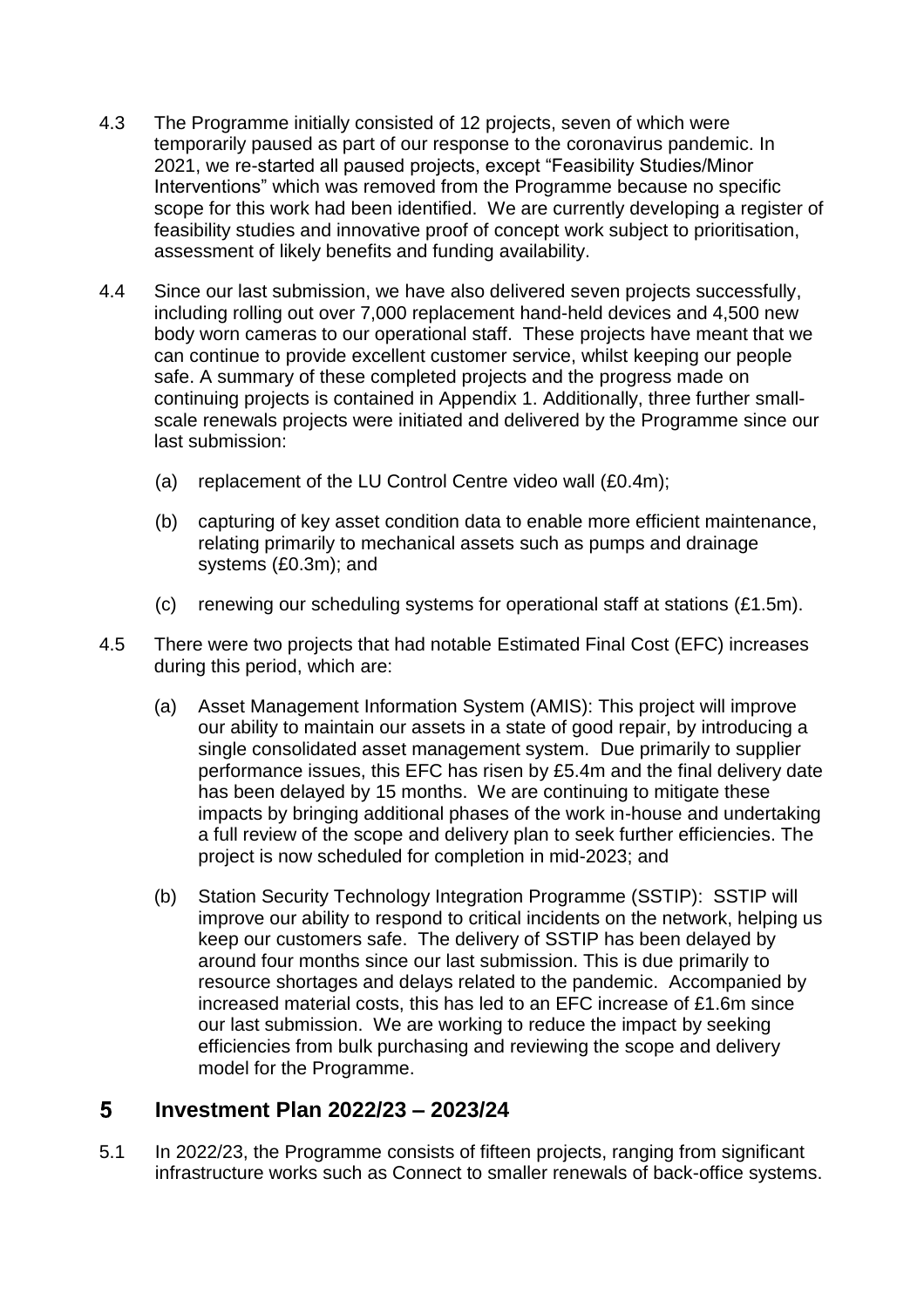While projects within the Programme will deliver outcomes specific to London Underground, several are part of wider efforts across TfL to improve customer services and business operations. For example, the Revenue Protection project is part of a pan-operational work-stream to tackle fare evasion.

- 5.2 Eleven of the projects within the 2022/23 work-bank are expected to continue into 2023/24 and we also expect to add projects to the value of £4.4m to the programme in 2023/24, based on our prioritised work-bank of necessary renewals. Appendix 2 provides an overview of these projects.
- 5.3 The increased EFC of the programme is due primarily to the addition of new projects from the work-bank in line with our LTCP, which will occur each year. The EFC and annual spend for this 'future work-bank' have therefore been included in this paper. The final composition of the Programme for 2022/23 and future years remains subject to ongoing prioritisation of TfL capital investment portfolio and outcomes of any funding settlements with the central Government.

### **Summary of Significant Programme for 2022/23**

5.4 Figure 2 below sets out the key information for the five significant projects within the Programme, with further commentary provided below: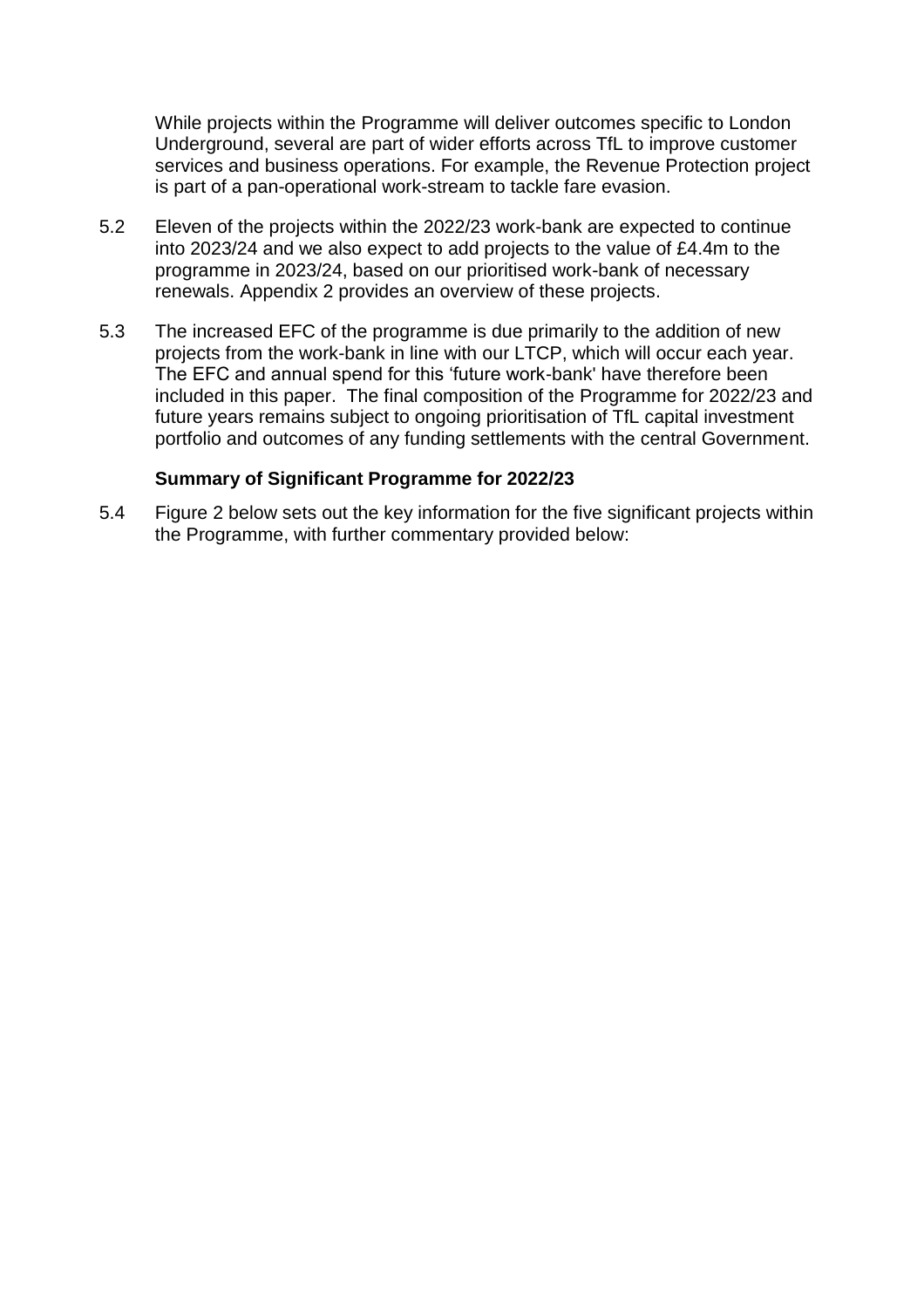| <b>Project</b>                                                            | <b>Baseline</b><br>EFC (Em) | <b>Current</b><br>$EFC$ (£m) | <b>Baseline</b><br><b>Forecast</b><br><b>Completion</b><br><b>Date</b> | <b>Current</b><br><b>Forecast</b><br><b>Completion</b><br><b>Date</b> |
|---------------------------------------------------------------------------|-----------------------------|------------------------------|------------------------------------------------------------------------|-----------------------------------------------------------------------|
| <b>Connect</b>                                                            | 99.6                        | 92.9                         | <b>March 2025</b>                                                      | <b>March 2025</b>                                                     |
| <b>Future</b><br><b>Operational</b><br><b>Network</b>                     | 48.0                        | 48.0                         | March 2027                                                             | <b>March 2027</b>                                                     |
| <b>Asset</b><br><b>Management</b><br><b>Information</b><br><b>Systems</b> | 20.3                        | 25.7                         | April 2022                                                             | <b>July 2023</b>                                                      |
| <b>Station Security</b><br><b>Technology</b><br>Integration<br>Programme  | 38.4                        | 40.0                         | November 2024                                                          | February 2025                                                         |
| <b>Workforce</b><br><b>Planning</b>                                       | 14.5                        | 14.5                         | March 2026                                                             | <b>March 2026</b>                                                     |

| <b>Figure 2: Overview of Significant Projects</b> |  |
|---------------------------------------------------|--|
|---------------------------------------------------|--|

## **Connect**

5.5 The Connect system is an operational network which provides communication services between LU control centres, stations, train drivers and station staff, and links a wide range of applications critical to the operation of the network. It is essential to the ongoing reliable and safe functioning of the LU network. The Connect system was introduced in 1999 and is now facing obsolescence and increased risk of asset failure. The Connect project was established to address this obsolescence risk and consists of a series of capital upgrades to enable the continued effective operation of the Connect system beyond 2026.

## **Future Operational Network**

5.6 Several networks that TfL uses to provide critical services such as CCTV, data and radio links are also facing obsolescence beyond 2026. The Future Operational Network project will develop a new operational communication strategy and deliver a new network that will address these issues and ensure that TfL has a data network capable of meeting the needs of future demand. This project will design the future of our operational networks into the 2030s and beyond, then deliver the necessary improvements to consolidate our various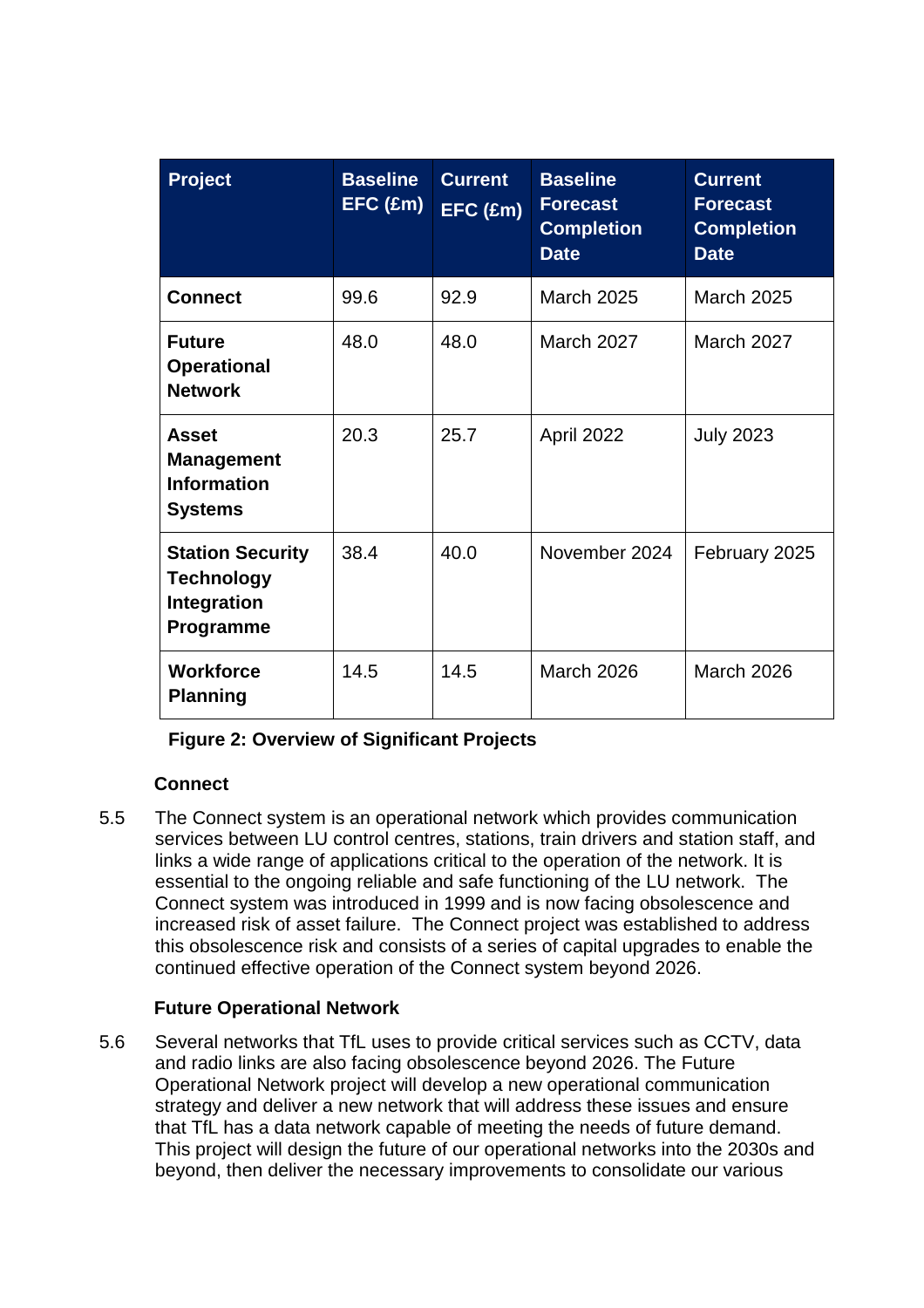data networks, helping to reduce complexity and whole life costs across the business. This project is in the early stages of development and is planned to be complete in March 2027.

## **Asset Management Information Systems - AMIS**

- 5.7 To keep our network operating effectively, we must continue to invest in the maintenance and renewal of critical assets. An effective asset management system is vital to both target that investment in the most cost-beneficial manner and support day-to-day operations. The AMIS project will consolidate the various asset management systems used by LU into a single, consolidated structure and support the delivery of a fully integrated asset operations team. The successful delivery of the AMIS project will enable us to deploy maintenance staff more effectively and work to realise necessary efficiency savings in maintenance.
- 5.8 The project is part of a wider pan-TfL effort to consolidate asset management systems, with other parts of TfL also migrating to the same asset management system. This convergence to a single management system will improve asset management capability across the organisation.

## **Station Security Technology Integration Programme - SSTIP**

- 5.9 Since our last update, SSTIP has delivered "Critical Incident Management" functionality at 62 stations. This provides us with the ability to remotely control and evacuate a station in the event of a critical incident, such as a terrorist attack. We have also upgraded our CCTV at 75 stations, allowing footage to be remotely viewable by the British Transport Police and their policing partners, and are working with the Train Operating Companies to enhance CCTV at key interchange stations.
- 5.10 These improvements have been recognised in the recent Harris Report (2022)<sup>1</sup>, which noted the bolstered resilience of our critical incident management capability and our investment in improving our remote response capability. Lord Harris further recommended that "TfL must treat this as a priority to ensure the remaining stations secure enhanced remote response capabilities in due course."
- 5.11 We are now rolling out these upgrades across the remainder of the LU estate, whilst working to update our engineering standards to allow us to better resolve obsolescence issues and integrate our assets more quickly and efficiently.

 $\overline{a}$ 

<sup>1</sup> Harris, T (2022). London Prepared: A City-Wide Endeavour – An Independent Review of London's Preparedness to Respond to a Major Terrorist Incident. *Retrieved from* [https://www.london.gov.uk/mopac-publications-0/london](https://www.london.gov.uk/mopac-publications-0/london-prepared-city-wide-endeavour)[prepared-city-wide-endeavour](https://www.london.gov.uk/mopac-publications-0/london-prepared-city-wide-endeavour)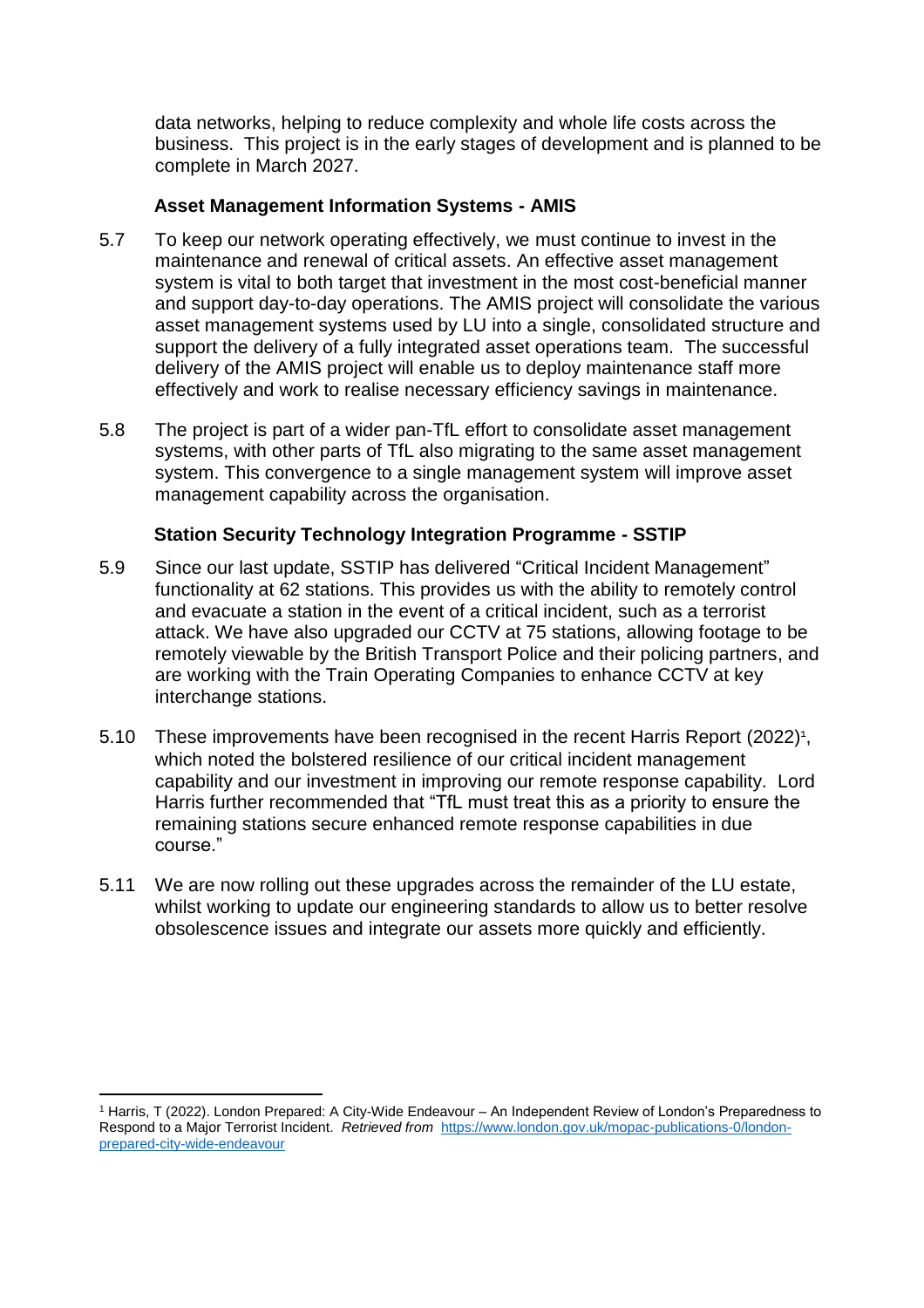## **Workforce Planning**

- 5.12 Workforce Planning (WFP) is the set of processes we use to ensure that we have the right staff in the right place at the right time. These are critical and complex processes in running the network and deploying over 15,000 staff across London. Currently, we use several systems and processes to support our workforce planning, many of which are facing obsolescence beyond 2026. This project will deliver a renewed workforce planning capability in advance of 2026 and will look to address existing pain points such as a reliance on manual data processing and a lack of visibility of schedule efficiency which can result in cancelled trains or closed stations.
- 5.13 Whilst a distinct project within the Programme, WFP forms part of our organisation-wide Enterprise Resource Planning (ERP) strategy and is aligned with the other projects within that strategy. There are several inter-dependencies between WFP and the broader ERP strategy, which is also at an early stage of development, and we are also currently exploring opportunities to improve valuefor-money by combining WFP with a similar Work-force Management Project within the Surface Technology programme.

### 6 **Financial Implications**

- 6.1 The forecast cost of the Programme is set out in Figure 3. This covers the life of the five-year Business Plan and includes:
	- (a) Financial Authority of £265.7m to 2024/2025;
	- (b) EFC of £266.9m to 2024/2025; and
	- (c) Existing Programme and Project Authority of £162.6m
- 6.2 The Programme plans to make annual submissions to the Committee to request the Programme and Project Authority required for the onward financial year. Subject to approval of this paper, the next Programme-level request is planned for March 2023.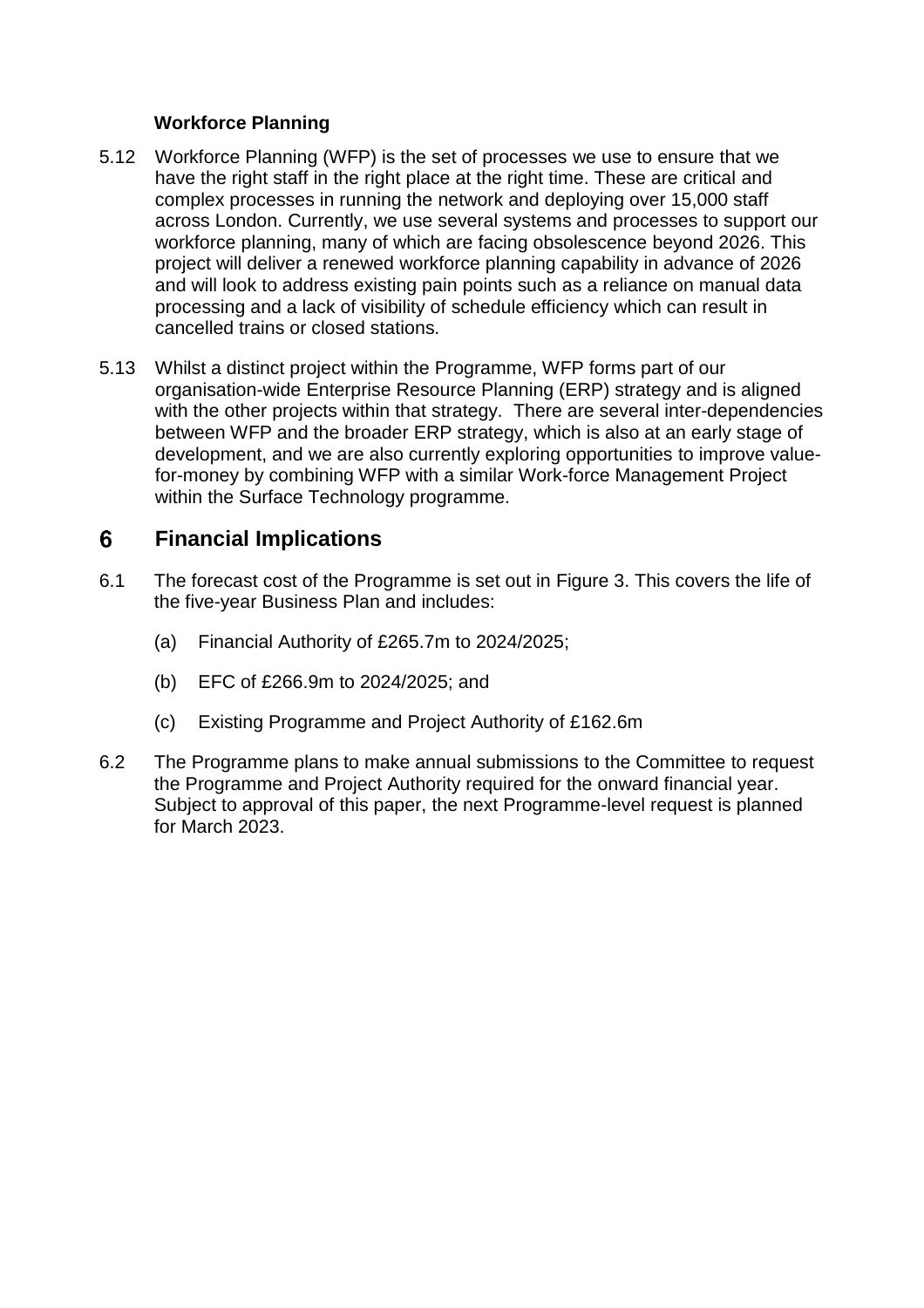| Project                                                       | Financial<br><b>Authority</b><br>to<br>2024/25 | Cost to<br>2024/25 | $EFC -$<br>Full<br>Programme | Spend<br>to Date -<br>P <sub>1</sub><br>FY22/23 | Existing<br>P&PA | P&PA<br>Allocation* | <b>Future</b><br><b>Authority</b><br><b>Requests</b> |
|---------------------------------------------------------------|------------------------------------------------|--------------------|------------------------------|-------------------------------------------------|------------------|---------------------|------------------------------------------------------|
| Connect                                                       | 92.9                                           | 92.9               | 92.9                         | 39.1                                            | 82.1             | 92.9                | $\overline{0}$                                       |
| <b>AMIS</b>                                                   | 26.3                                           | 25.7               | 25.7                         | 16.1                                            | 19               | 25.7                | $\mathbf 0$                                          |
| <b>SSTIP</b>                                                  | 39.9                                           | 40                 | 40                           | 11.4                                            | 21.9             | 30                  | 10                                                   |
| Revenue<br>Protection<br>Programme                            | 3.4                                            | 1.6                | 1.6                          | 1.1                                             | 3                | 1.6                 | $\mathbf 0$                                          |
| Competency<br>Management<br><b>System</b>                     | 2.6                                            | 3.1                | 3.1                          | 0.5                                             | 2.7              | 3.1                 | $\overline{0}$                                       |
| <b>Station Staff</b><br>Scheduling<br><b>System</b><br>(SSSS) | 1.7                                            | 1.5                | 1.5                          | 1.4                                             | 1.5              | 1.5                 | $\mathbf 0$                                          |
| <b>RailSys</b>                                                | 2.5                                            | 2.5                | 2.5                          | $\overline{0}$                                  | $\overline{0}$   | 2.5                 | $\overline{0}$                                       |
| <b>Future</b><br>Operational<br><b>Network</b>                | 26                                             | 35                 | 48                           | $\mathbf 0$                                     | $\overline{0}$   | 11.5                | 36.5                                                 |
| <b>Staff Devices</b><br>(Tranche 2)                           | 12                                             | $\overline{7}$     | 12                           | $\overline{0}$                                  | $\overline{0}$   | 4.5                 | 7.5                                                  |
| Performance<br>Data<br>Warehousing                            | $\overline{2}$                                 | $\overline{2}$     | $\overline{2}$               | $\mathbf 0$                                     | $\mathbf 0$      | $\overline{2}$      | $\mathbf 0$                                          |
| <b>NACHS 5G</b>                                               | 0.2                                            | 0.2                | 0.2                          | $\mathbf 0$                                     | $\mathbf 0$      | 0.2                 | $\pmb{0}$                                            |
| EIRF/CUPID                                                    | $\overline{2}$                                 | $\overline{2}$     | $\overline{2}$               | $\mathbf 0$                                     | $\overline{0}$   | $\overline{2}$      | $\mathbf 0$                                          |
| LU Cyber-<br>Security<br>Improvement<br>Project               | $\overline{2}$                                 | 3                  | 3                            | $\overline{0}$                                  | $\Omega$         | $\overline{2}$      | $\mathbf 1$                                          |
| <b>LU Workforce</b><br>Planning                               | 12.5                                           | 12.5               | 14.5                         | $\Omega$                                        | $\overline{0}$   | 8.5                 | 6                                                    |
| Customer<br><b>Operations</b><br>Modernisation                | 3                                              | 1.1                | 3                            | $\overline{0}$                                  | $\mathbf 0$      | 1.1                 | 1.9                                                  |
| <b>Future Work-</b><br>bank                                   | 4.4                                            | 4.4                | 256.7                        | $\mathbf 0$                                     | 0                | 4.4                 | $\mathbf 0$                                          |
| <b>Sub-Total</b>                                              | 233.4                                          | 234.5              | 508.7                        | 69.6                                            | 130.2            | 193.5               | 62.9                                                 |
| <b>Completed</b><br><b>Projects</b>                           | 32.4                                           | 32.4               | 32.4                         | 32.4                                            | 32.4             | 32.4                |                                                      |
| Total                                                         | 265.7                                          | 266.9              | 541.1                        | 102                                             | 162.6            | 225.9               | 62.9                                                 |

**Figure 3: Overview of Spend to Date and Project Authorities (All figures in £m)**

**(\*subject to approval of this paper)**